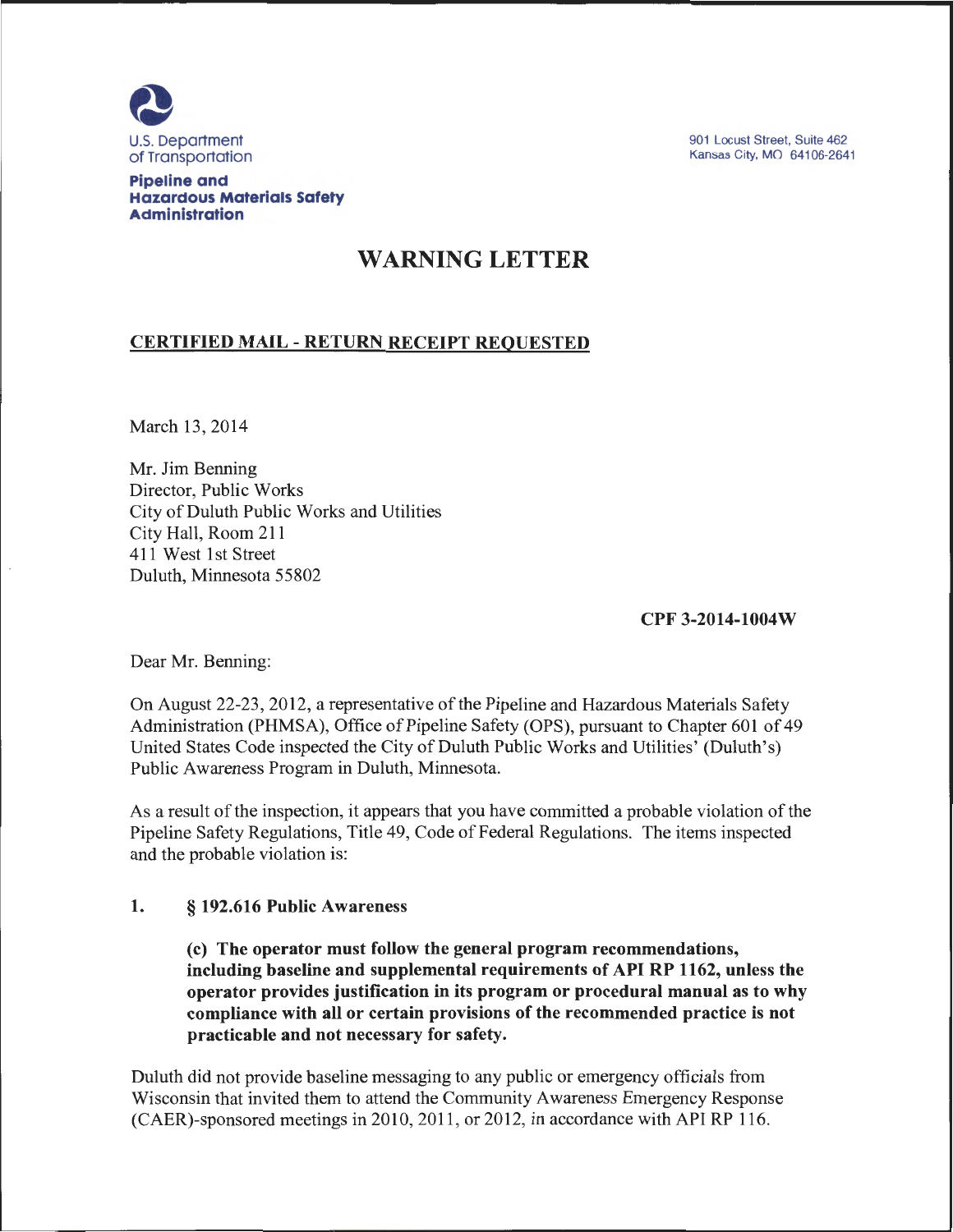Duluth was reportedly providing a listing of officials to the organization, but CAER was not mailing anything to entities located outside of Minnesota. In accordance with API RP 1162, Duluth should have identified during its annual implementation reviews or in the effectiveness evaluation that the CAER was not inviting excavators, emergency officials, or public officials from Wisconsin to its meetings. Excavators in Wisconsin were, however, included in the Digger's Hotline breakfast meetings attended by Duluth representatives. Duluth needs to ensure that the appropriate entities located along the Wisconsin portion of the pipeline are identified and contacted as required.

Duluth has not been annually reviewing the implementation of its program, as required by API RP 1162. In addition, the surveys that formed the basis of its effectiveness evaluation were only conducted on the affected public audience. The annual implementation reviews and periodic effectiveness evaluations should apply to each stakeholder audience and should be specific to the Duluth public awareness program.

Under 49 United States Code, §60122, you are subject to a civil penalty not to exceed \$200,000 per violation per day the violation persists up to a maximum of \$2,000,000 for a related series of violations. For violations occurring prior to January 4, 2012, the maximum penalty may not exceed \$100,000 per violation per day, with a maximum penalty not to exceed \$1,000,000 for a related series of violations.

We have reviewed the circumstances and supporting documents involved in this case, and have decided not to conduct additional enforcement action or penalty assessment proceedings at this time. We advise you to correct the items identified in this letter. Failure to do so will result in Duluth being subject to additional enforcement action.

No reply to this letter is required. If you choose to reply, in your correspondence please refer to **CPF 3-2014-1004W.** Be advised that all material you submit in response to this enforcement action is subject to being made publicly available. If you believe that any portion of your responsive material qualifies for confidential treatment under 5 U.S.C. 552(b), along with the complete original document you must provide a second copy of the document with the portions you believe qualify for confidential treatment redacted and an explanation of why you believe the redacted information qualifies for confidential treatment under 5 U.S.C. 552(b).

Sincerely,

 $J_{\text{avg}}$  d to

 $\lambda$  Linda Daugherty Director, Central Region Pipeline and Hazardous Materials Safety Administration

Enclosure: *Response Options for Pipeline Operators in Compliance Proceedings*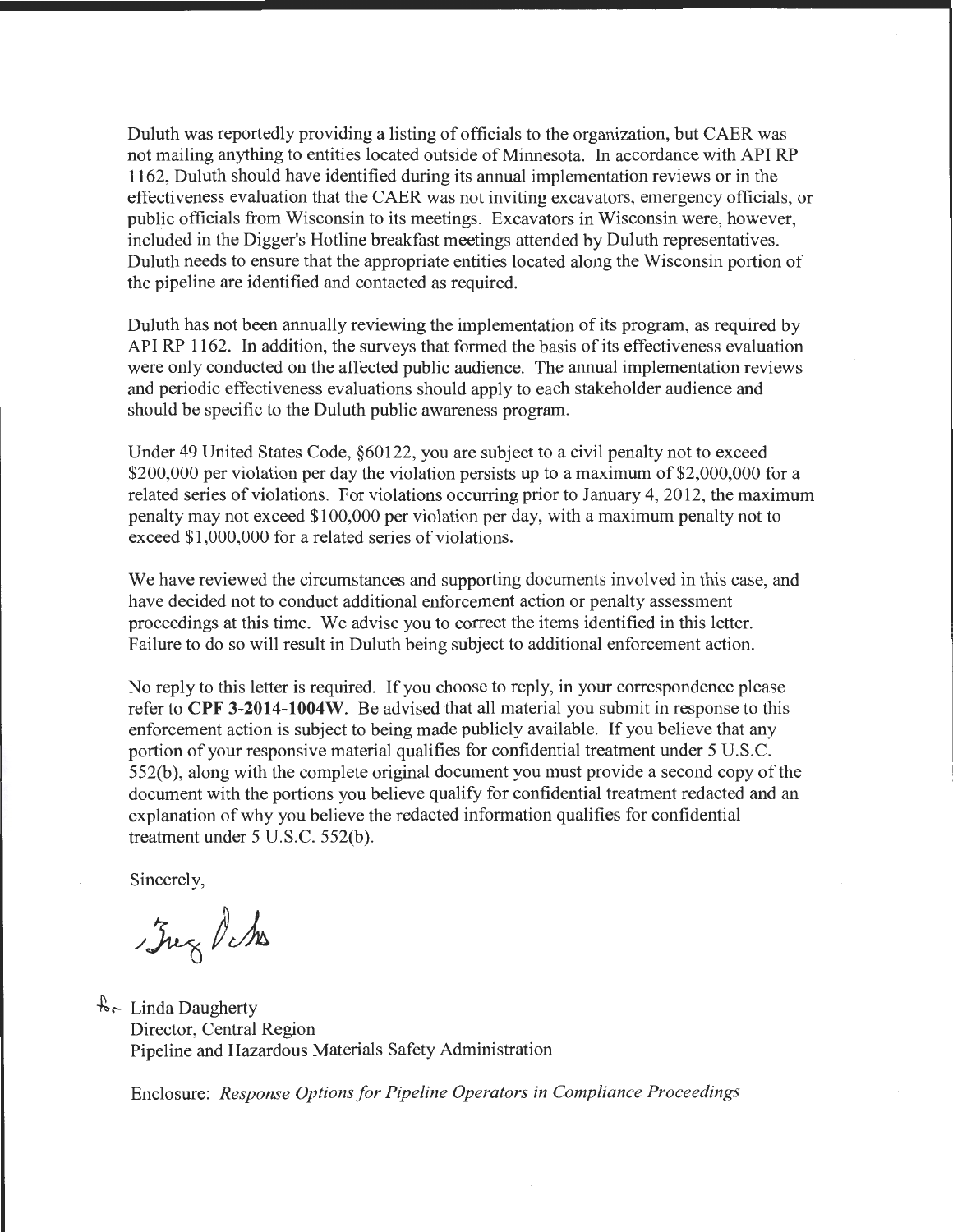# **Response Options for Pipeline Operators in Compliance Proceedings**

The requirements of 49 C.F.R. Part 190, Subpart B (§§ 190.201-190.237) govern response to Notices issued by a Regional Director, Pipeline and Hazardous Materials Safety Administration (PHMSA).

Be advised that all material submitted by a respondent in response to an enforcement action is subject to being made publicly available. If you believe that any portion of your responsive material qualifies for confidential treatment under 5 U.S.C. 552(b), along with the complete original document you must provide a second copy of the document with the portions you believe qualify for confidential treatment redacted and an explanation of why you believe the redacted information qualifies for confidential treatment under 5 U.S.C. 552(b).

# I. **Procedures for Responding to a NOTICE OF PROBABLE VIOLATION:**

Within 30 days of receipt of a Notice of Probable Violation, the respondent shall respond to the Regional Director who issued the Notice in the following way:

#### a. When the Notice contains a proposed **CIVIL PENALTY\*** --

- 1. If you are not contesting any violations alleged in the Notice, pay the proposed civil penalty and advise the Regional Director of the payment. This authorizes PHMSA to issue an order making findings of violation and upon confirmation that the payment has been received PHMSA will close the case with prejudice to the respondent. Payment terms are outlined below;
- 2. If you are not contesting any violations alleged in the Notice but wish to submit written explanations, information, or other materials you believe warrant mitigation of the civil penalty, you may submit such materials. This authorizes PHMSA to make findings and to issue a Final Order assessing a penalty amount up to the amount proposed in the Notice. Under 49 United States Code, § 60122, you are subject to a civil penalty not to exceed \$200,000 per violation per day the violation persists up to a maximum of \$2,000,000 for a related series of violations. For violations occurring prior to January 4, 2012, the maximum civil penalty may not exceed \$100,000 per violation per day, with a maximum penalty not to exceed \$1,000,000 for a related series of violations. Refer to 49 C.F.R. § 190.225 for assessment considerations upon which civil penalties are based;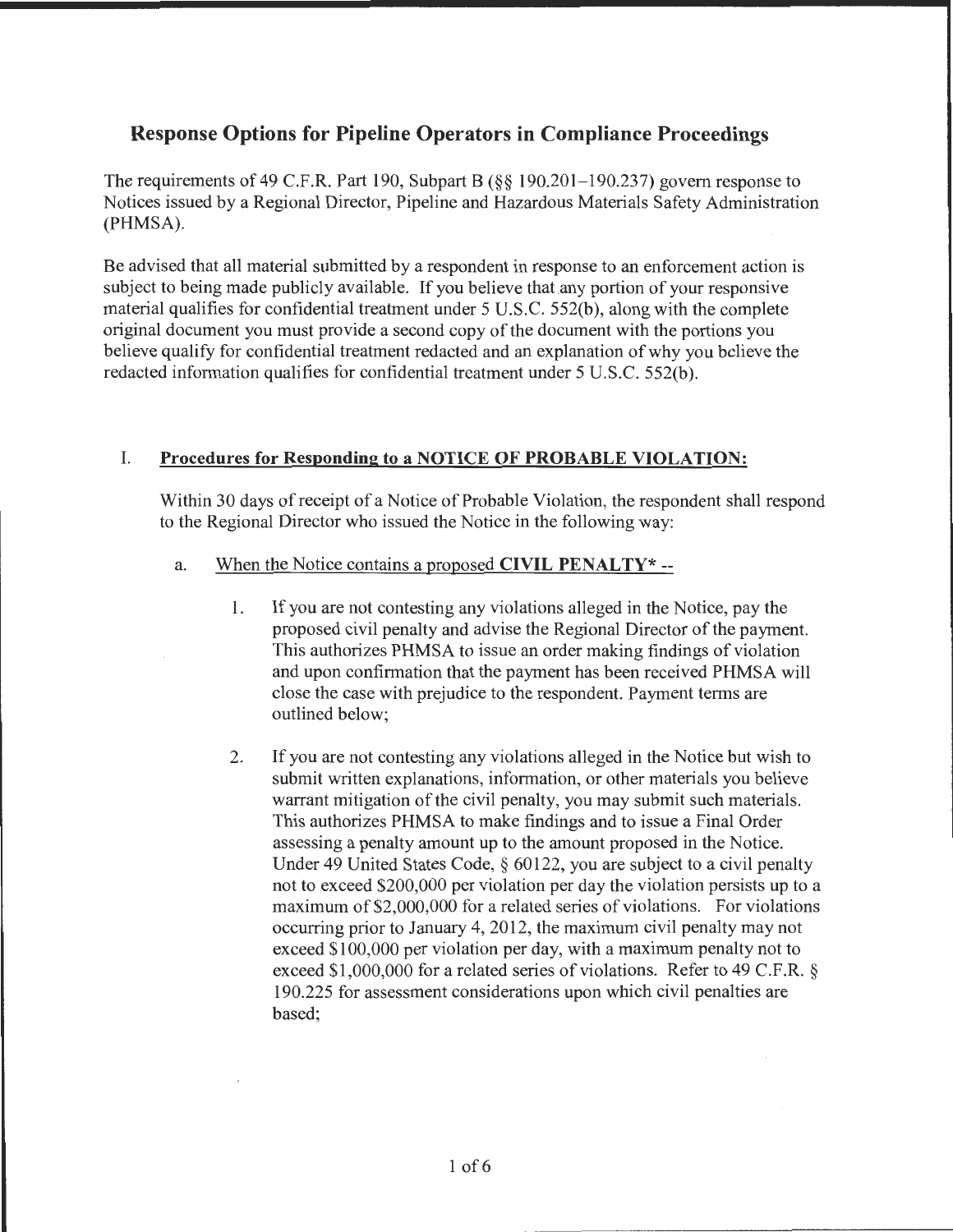- 3. If you are contesting one or more of the items in the Notice but are not requesting an oral hearing, submit a written response to the allegations and/or seek elimination or mitigation of the proposed civil penalty; or
- 4. Request a hearing as described below to contest the allegations and/or proposed assessment of a civil penalty.

#### b. When the Notice contains a proposed **COMPLIANCE ORDER\*** --

- 1. If you are not contesting the compliance order, notify the Regional Director that you intend to take the steps in the proposed compliance order;
- 2. If you are not contesting the compliance order but wish to submit written explanations, information, or other materials you believe warrant modification of the proposed compliance order in whole or in part, or you seek clarification of the terms of the proposed compliance order, you may submit such materials. This authorizes PHMSA to make findings and issue a compliance order;
- 3. If you are contesting the proposed compliance order but are not requesting an oral hearing, submit written explanations, information, or other materials in answer to the allegations in the Notice and stating your reasons for objecting to the proposed compliance order items in whole or in part; or
- 4. Request a hearing as described below to contest the allegations and/or proposed compliance order items.

#### c. When the Notice contains a **WARNING ITEM--**

No written response is required. The respondent is warned that if it does not take appropriate action to correct these items, enforcement action will be taken if a subsequent inspection reveals a violation.

\*Failure of the respondent to respond to the Notice within 30 days of receipt constitutes a waiver of the right to contest the allegations in the Notice and authorizes the Associate Administrator for Pipeline Safety to find facts as alleged in the Notice without further notice to the respondent and to issue a Final Order.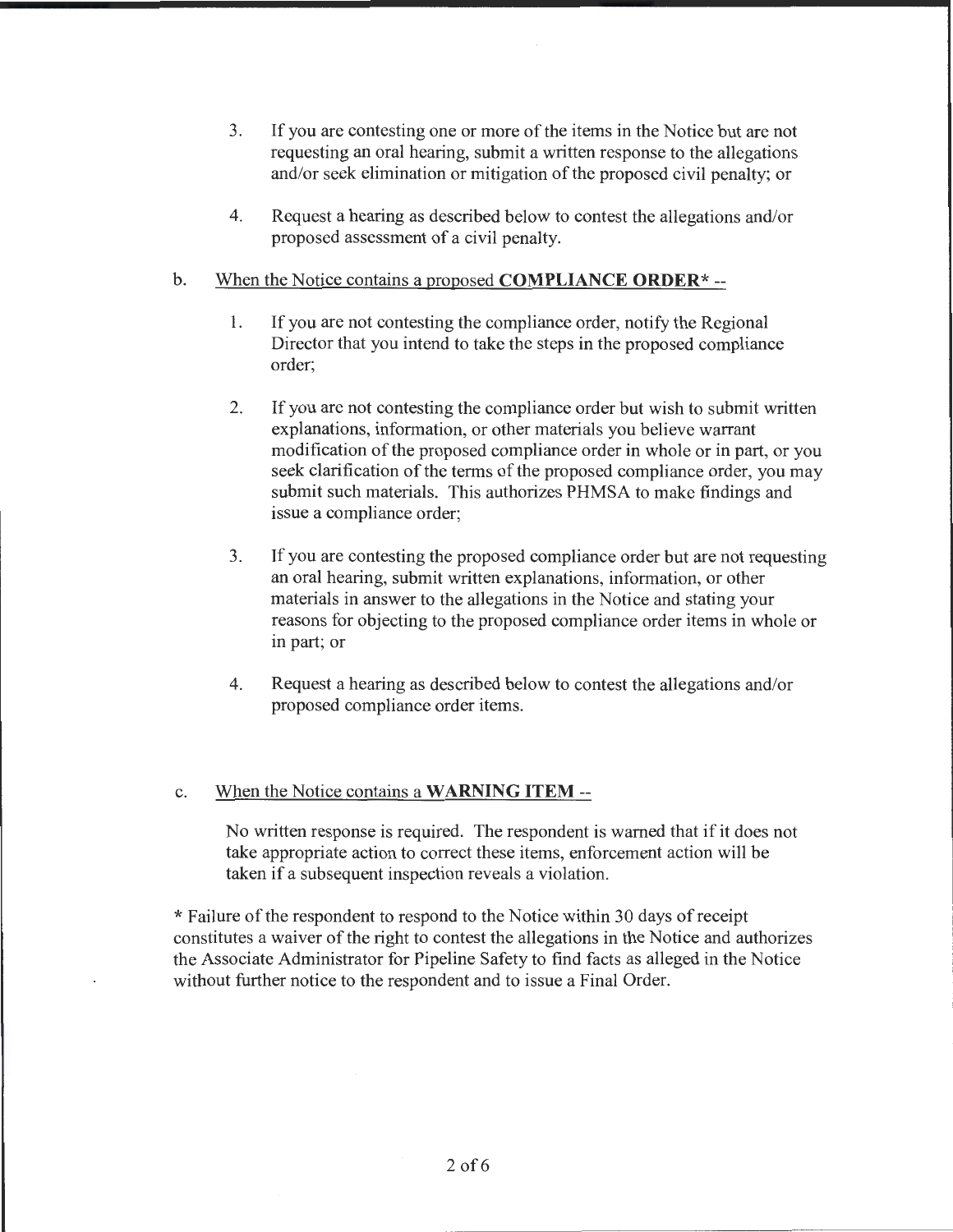# II. **Procedures for Responding to a NOTICE OF AMENDMENT\*--**

Within 30 days of receipt of a Notice of Amendment, the respondent shall respond to the Regional Director who issued the Notice in the following way:

- a. If you are not contesting the Notice, notify the Regional Director of your plans to address the inadequacies identified in the Notice;
- b. If you are not contesting the Notice but wish to submit written explanations, information, or other materials you believe warrant modification of the Notice of Amendment in whole or in part, or you seek clarification of the terms of the Notice of Amendment, you may submit such materials. This authorizes PHMSA to make findings and issue an Order Directing Amendment;
- c. If you are contesting the Notice of Amendment but are not requesting an oral hearing, submit written explanations, information, or other materials in answer to the allegations in the Notice and stating your reasons for objecting to the Notice of Amendment items in whole or in part; or
- d. Request a hearing as described below to contest the allegations in the Notice.

\* Failure of the respondent to respond to the Notice within 30 days of receipt constitutes a waiver of the right to contest the allegations in the Notice and authorizes the Associate Administrator for Pipeline Safety to find facts as alleged in the Notice without further notice to the respondent and to issue a Final Order.

## III. **Procedure for Requesting a Hearing**

A request for a hearing must be in writing and accompanied by a statement of the issues that the respondent intends to raise at the hearing. The issues may relate to the allegations, new information, or to the proposed compliance order or proposed civil penalty amount. Refer to 49 C.P.R. § 190.225 for assessment considerations upon which civil penalties are based. A respondent's failure to specify an issue may result in waiver of the right to raise that issue at the hearing. The respondent's request must also indicate whether or not respondent will be represented by counsel at the hearing. Failure to request a hearing in writing within 30 days of receipt of a Notice waives the right to a hearing. In addition, if the amount of the proposed civil penalty or the proposed corrective action is less than \$10,000, the hearing will be held by telephone, unless the respondent submits a written request for an in-person hearing. Complete hearing procedures can be found at 49 C.P.R.§ 190.211.

# IV. **Extensions of Time**

An extension of time to prepare an appropriate response to a Notice may be granted, at the agency's discretion, following submittal of a written request to the Regional Director. The request must indicate the amount of time needed and the reasons for the extension. The request must be submitted within 30 days of receipt of the Notice.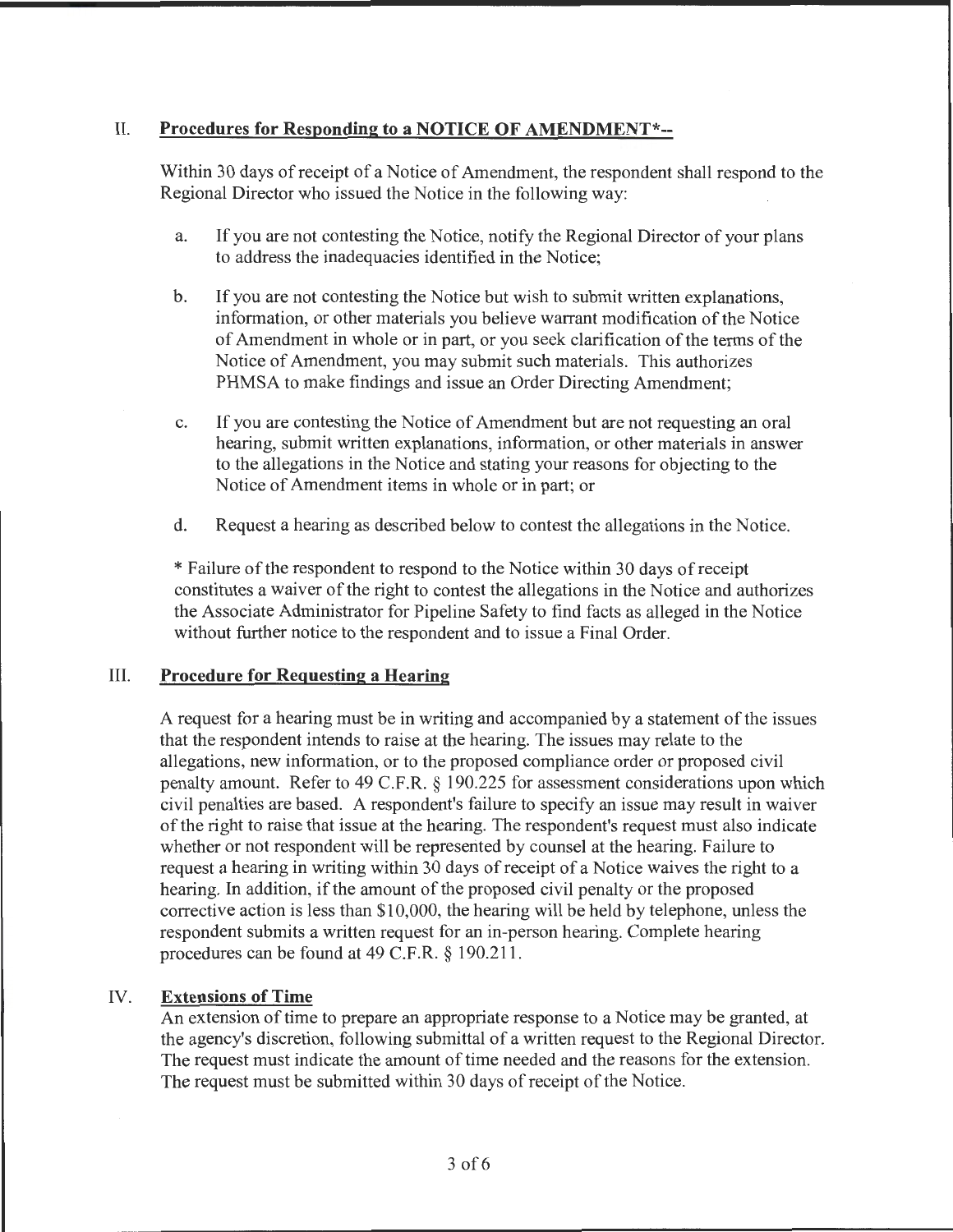# V. **Freedom of Information Act**

Any material provided to PHMSA by the respondent, and materials prepared by PHMSA including the Notice and any order issued in this case, may be considered public information and subject to disclosure under the Freedom of Information Act (FOIA). If you believe the information you are providing is security sensitive, privileged, confidential or may cause your company competitive disadvantages, please clearly identify the material and provide justification why the documents, or portions of a document, should not be released under FOIA. If we receive a request for your material, we will notify you if PHMSA, after reviewing the materials and your provided justification, determines that withholding the materials does not meet any exemption provided under the FOIA. You may appeal the agency's decision to release material under the FOIA at that time. Your appeal will stay the release of those materials until a final decision is made.

# VI. **The Rights of Small Entities To Enforcement Fairness and Policy Against Retaliation**

The Department of Transportation has a policy regarding the rights of small entities to regulatory enforcement fairness and an explicit policy against retaliation for exercising these rights. Our objective is to ensure a fair regulatory enforcement environment. If you feel you have been treated unfairly or unprofessionally, you may contact the PHMSA Office of Chief Counsel. You also have the right to contact the Small Business Administration's National Ombudsman at 1-888-REGF AIR or www.sba.gov/ombudsman regarding the fairness of the compliance and enforcement activities of this agency.

The Department of Transportation strictly forbids retaliatory acts by its employees. As such, you should feel confident that you will not be penalized for expressing your concerns about compliance and enforcement activities.

## VII. **Small Business Regulatory Enforcement Fairness Act Information**

The Small Business and Agricultural Regulatory Enforcement Ombudsman and 10 Regional Fairness Boards were established to receive comments from small businesses about federal agency enforcement actions. The Ombudsman will annually evaluate the enforcement activities and rate each agency's responsiveness to small business. If you wish to comment on the enforcement actions of the Pipeline and Hazardous Materials Safety Administration, call 1-888-REG-FAIR (1-888-734-3247) or go to http://www.sba.gov/ombudsman/dsp\_faq.html.

## VIII. **Payment Instructions**

## *Civil Penalty Payments of Less Than \$10,000*

Payment of a civil penalty of less than \$10,000 proposed or assessed, under Subpart B of Part 190 of the Pipeline Safety Regulations can be made by certified check, money order or wire transfer. Payment by certified check or money order (containing the CPF Number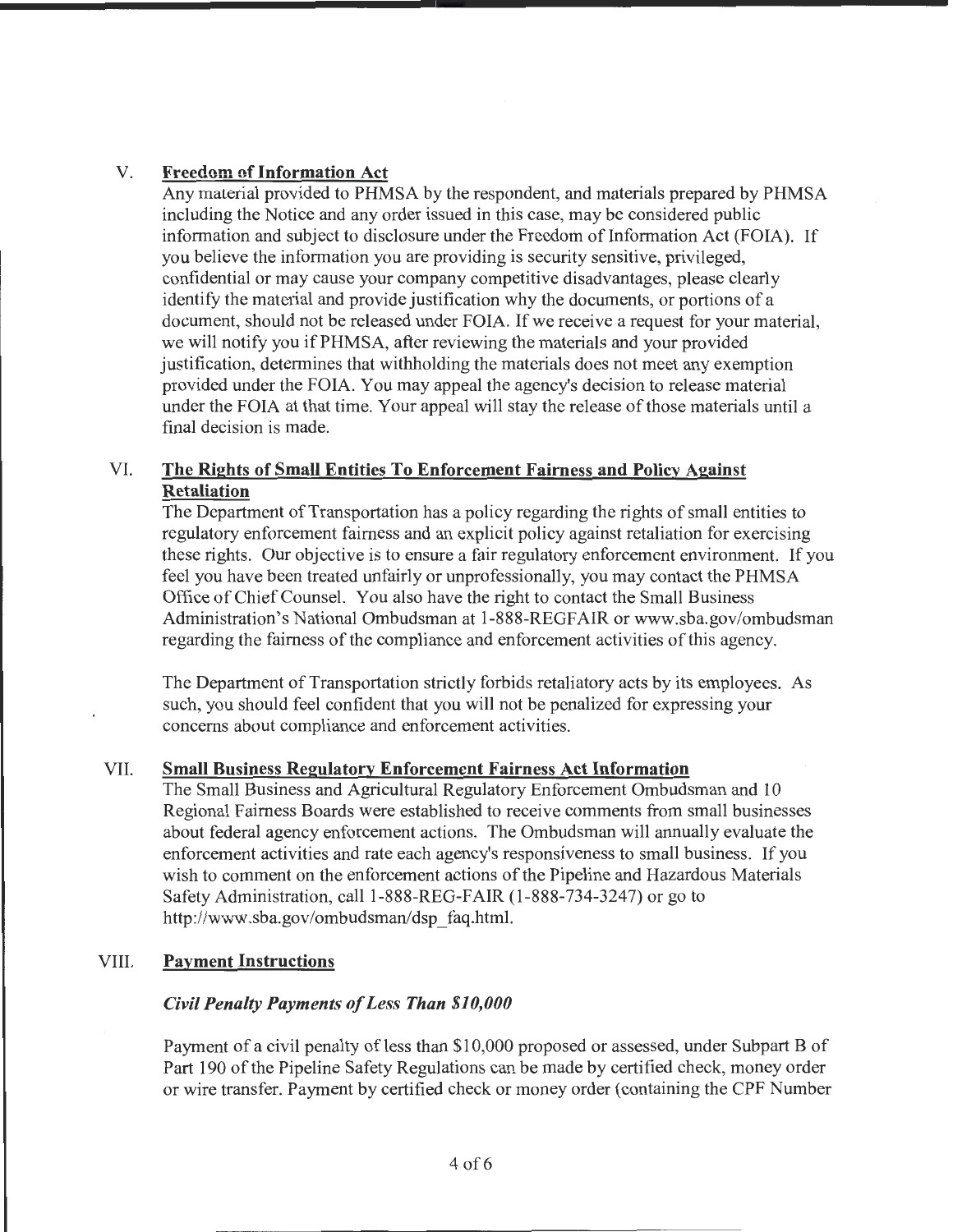for this case) should be made payable to the "Department of Transportation" and should be sent to:

Federal Aviation Administration Mike Monroney Aeronautical Center Financial Operations Division (AMZ-341) P.O. Box 269039 Oklahoma City, OK 73125-4915

Wire transfer payments of less than \$10,000 may be made through the Federal Reserve Communications System (Fedwire) to the account of the U.S. Treasury. Detailed instructions are provided below. Questions concerning wire transfer should be directed to the Financial Operations Division at (405) 954-8893, or at the above address.

#### *Civil Penalty Payments of\$10,000 or more*

Payment of a civil penalty of \$10,000 or more proposed or assessed under Subpart B of Part 190 of the Pipeline Safety Regulations must be made wire transfer (49 C.F.R. § 89.21 (b)(3)), through the Federal Reserve Communications System (Fedwire) to the account of the U.S. Treasury. Detailed instructions are provided below. Questions concerning wire transfers should be directed to the Financial Operations Division at (405) 954-8893, or at the above address.